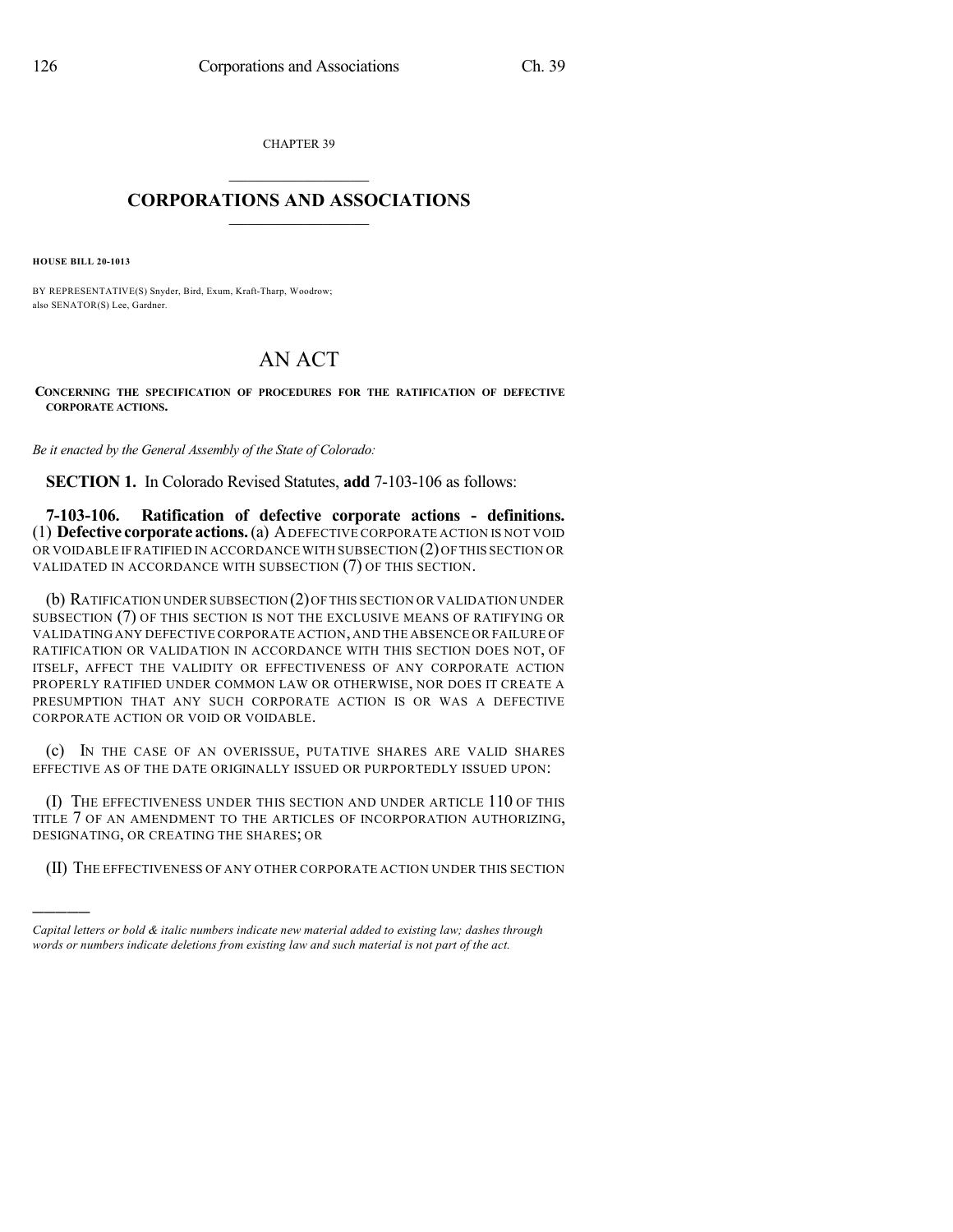RATIFYING THE AUTHORIZATION, DESIGNATION, OR CREATION OF THE SHARES.

(2) **Ratification of defective corporate actions.** (a) TO RATIFY A DEFECTIVE CORPORATE ACTION UNDER THIS SECTION OTHER THAN THE RATIFICATION OF AN ELECTION OF THE INITIAL BOARD OF DIRECTORS UNDER SUBSECTION (2)(b) OF THIS SECTION, THE BOARD OF DIRECTORS MUST TAKE ACTION RATIFYING THE ACTION IN ACCORDANCE WITH SUBSECTION (3) OF THIS SECTION, STATING:

(I) THE DEFECTIVE CORPORATE ACTION TO BE RATIFIED AND, IF THE DEFECTIVE CORPORATE ACTION INVOLVED THE ISSUANCE OF PUTATIVE SHARES, THE NUMBER AND TYPE OF PUTATIVE SHARES PURPORTEDLY ISSUED;

(II) THE DATE OF THE DEFECTIVE CORPORATE ACTION;

(III) THE NATURE OF THE FAILURE OF AUTHORIZATION WITH RESPECT TO THE DEFECTIVE CORPORATE ACTION TO BE RATIFIED; AND

(IV) THAT THE BOARD OF DIRECTORS APPROVES THE RATIFICATION OF THE DEFECTIVE CORPORATE ACTION.

(b) IF A DEFECTIVE CORPORATE ACTION TO BE RATIFIED RELATES TO THE ELECTION OF THE INITIAL BOARD OF DIRECTORS UNDER SECTION 7-102-105 (1)(a), A MAJORITY OF THE PERSONS WHO, AT THE TIME OF THE RATIFICATION, ARE EXERCISING THE POWERS OF DIRECTORS MAY TAKE AN ACTION STATING:

(I) THE NAME OF THE PERSON OR PERSONS WHO FIRST TOOK ACTION IN THE NAME OF THE CORPORATION AS THE INITIAL BOARD OF DIRECTORS;

(II) THE EARLIER OF THE DATE ON WHICH THE PERSONS FIRST TOOK THE ACTION OR WERE PURPORTED TO HAVE BEEN ELECTED AS THE INITIAL BOARD OF DIRECTORS; AND

(III) THAT THE RATIFICATION OF THE ELECTION OF THE PERSON OR PERSONS AS THE INITIAL BOARD OF DIRECTORS IS APPROVED.

(c) IF ANY PROVISION OF ARTICLES 101 TO 117 OF THIS TITLE 7, THE ARTICLES OF INCORPORATION OR BYLAWS, OR A CORPORATE RESOLUTION OR ANY PLAN OR AGREEMENT TO WHICH THE CORPORATION IS A PARTY IN EFFECT AT THE TIME ACTION UNDER SUBSECTION  $(2)(a)$  OF THIS SECTION IS TAKEN REQUIRES SHAREHOLDER APPROVAL OR WOULD HAVE REQUIRED SHAREHOLDER APPROVAL AT THE DATE OF THE OCCURRENCE OF THE DEFECTIVE CORPORATE ACTION,THE RATIFICATION OF THE DEFECTIVE CORPORATE ACTION APPROVED IN THE ACTION TAKEN BY THE BOARD OF DIRECTORS UNDER SUBSECTION  $(2)(a)$  of this section must be submitted to the SHAREHOLDERS FOR APPROVAL IN ACCORDANCE WITH SUBSECTION (3) OF THIS SECTION.

(d) UNLESS OTHERWISE PROVIDED IN THE ACTION TAKEN BY THE BOARD OF DIRECTORS UNDER SUBSECTION  $(2)(a)$  OF THIS SECTION, AFTER THE ACTION BY THE BOARD OF DIRECTORS HAS BEEN TAKEN AND, IF REQUIRED, APPROVED BY THE SHAREHOLDERS, THE BOARD OF DIRECTORS MAY ABANDON THE RATIFICATION AT ANY TIME BEFORE THE VALIDATION EFFECTIVE TIME WITHOUT FURTHER ACTION OF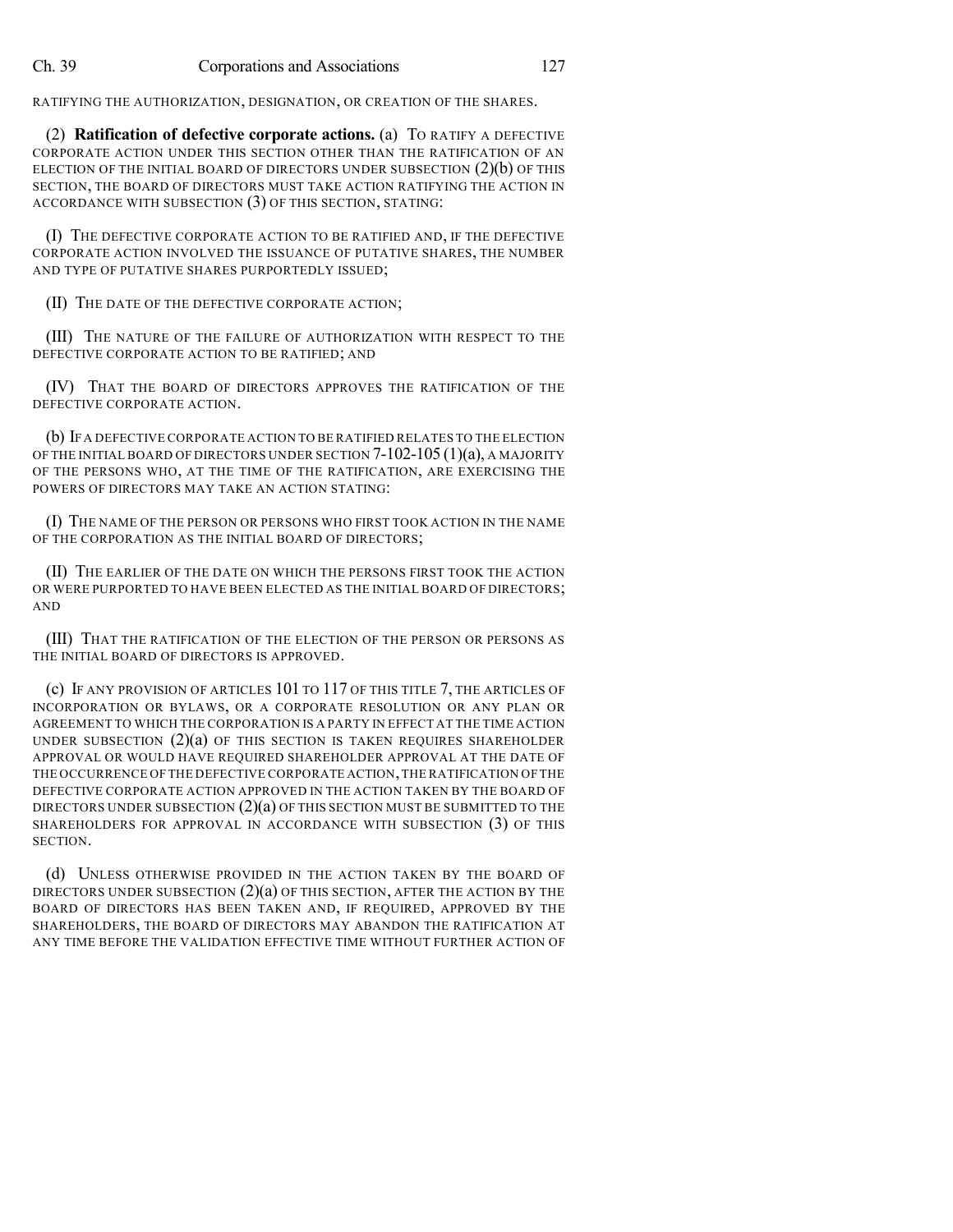## THE SHAREHOLDERS.

(3) **Action on ratification.** (a) THE QUORUM AND VOTING REQUIREMENTS APPLICABLE TO A RATIFYING ACTION BY THE BOARD OF DIRECTORS UNDER SUBSECTION (2) OF THIS SECTION ARE THE QUORUM AND VOTING REQUIREMENTS APPLICABLE TO THE CORPORATE ACTION PROPOSED TO BE RATIFIED AT THE TIME SUCH RATIFYING ACTION IS TAKEN.

(b) IF THE RATIFICATION OF THE DEFECTIVE CORPORATE ACTION REQUIRES APPROVAL BY THE SHAREHOLDERS UNDER SUBSECTION  $(2)(c)$  OF THIS SECTION AND IF THE APPROVAL IS TO BE GIVEN AT A MEETING, THE CORPORATION SHALL NOTIFY EACH HOLDER OF VALID AND PUTATIVE SHARES, REGARDLESS OF WHETHER ENTITLED TO VOTE, AS OF THE RECORD DATE FOR NOTICE OF THE MEETING. THE NOTICE MUST STATE THAT THE PURPOSE, OR ONE OF THE PURPOSES, OF THE MEETING IS TO CONSIDER RATIFICATION OF A DEFECTIVE CORPORATE ACTION AND MUST BE ACCOMPANIED BY:

(I) EITHER A COPY OF THE WRITTEN ACTION TAKEN BY THE BOARD OF DIRECTORS IN ACCORDANCE WITH SUBSECTION  $(2)(a)$  of this section or the INFORMATION REQUIRED BY SUBSECTIONS  $(2)(a)(I)$  to  $(2)(a)(IV)$  of this section; and

(II) A STATEMENT THAT ANY CLAIM THAT THE RATIFICATION OF THE DEFECTIVE CORPORATE ACTION AND ANY PUTATIVE SHARES ISSUED AS A RESULT OF THE DEFECTIVE CORPORATE ACTION SHOULD NOT BE EFFECTIVE, OR SHOULD BE EFFECTIVE ONLY ON CERTAIN CONDITIONS,MUST BE BROUGHT WITHIN ONE HUNDRED TWENTY DAYS AFTER THE APPLICABLE VALIDATION EFFECTIVE TIME.

(c) EXCEPT AS PROVIDED IN SUBSECTION (3)(d) OF THIS SECTION WITH RESPECT TO THE VOTING REQUIREMENTS TO RATIFY THE ELECTION OF A DIRECTOR, THE QUORUM AND VOTING REQUIREMENTS APPLICABLE TO THE APPROVAL BY THE SHAREHOLDERS REQUIRED BY SUBSECTION (2)(c) OF THIS SECTION ARE THE QUORUM AND VOTING REQUIREMENTS APPLICABLE TO THE CORPORATE ACTION PROPOSED TO BE RATIFIED AT THE TIME OF THE SHAREHOLDER APPROVAL,NOT THE REQUIREMENTS FOR SHAREHOLDER APPROVAL EXISTING AT THE TIME THAT THE DEFECTIVE CORPORATE ACTION REQUIRING THE RATIFICATION WAS ORIGINALLY TAKEN.

(d) THE APPROVAL BY SHAREHOLDERS TO RATIFY THE ELECTION OF A DIRECTOR REQUIRES THAT THE VOTES CAST WITHIN THE VOTING GROUP FAVORING THE RATIFICATION EXCEED THE VOTES CAST OPPOSING THE RATIFICATION OF THE ELECTION AT A MEETING AT WHICH A QUORUM IS PRESENT.

(e) HOLDERS OF PUTATIVE SHARES ON THE RECORD DATE FOR DETERMINING THE SHAREHOLDERS ENTITLED TO VOTE ON ANY MATTER SUBMITTED TO SHAREHOLDERS UNDER SUBSECTION  $(2)(c)$  OF THIS SECTION, AND WITHOUT GIVING EFFECT TO ANY RATIFICATION OF PUTATIVE SHARES THAT BECOMES EFFECTIVE AS A RESULT OF SUCH VOTE, ARE NOT ENTITLED TO VOTE AND SHALL NOT BE COUNTED FOR QUORUM PURPOSES IN ANY VOTE TO APPROVE THE RATIFICATION OF ANY DEFECTIVE CORPORATE ACTION.

(f) IF THE APPROVAL UNDER THIS SECTION OF PUTATIVE SHARES WOULD RESULT IN AN OVERISSUE, IN ADDITION TO THE APPROVAL REQUIRED BY SUBSECTION (2) OF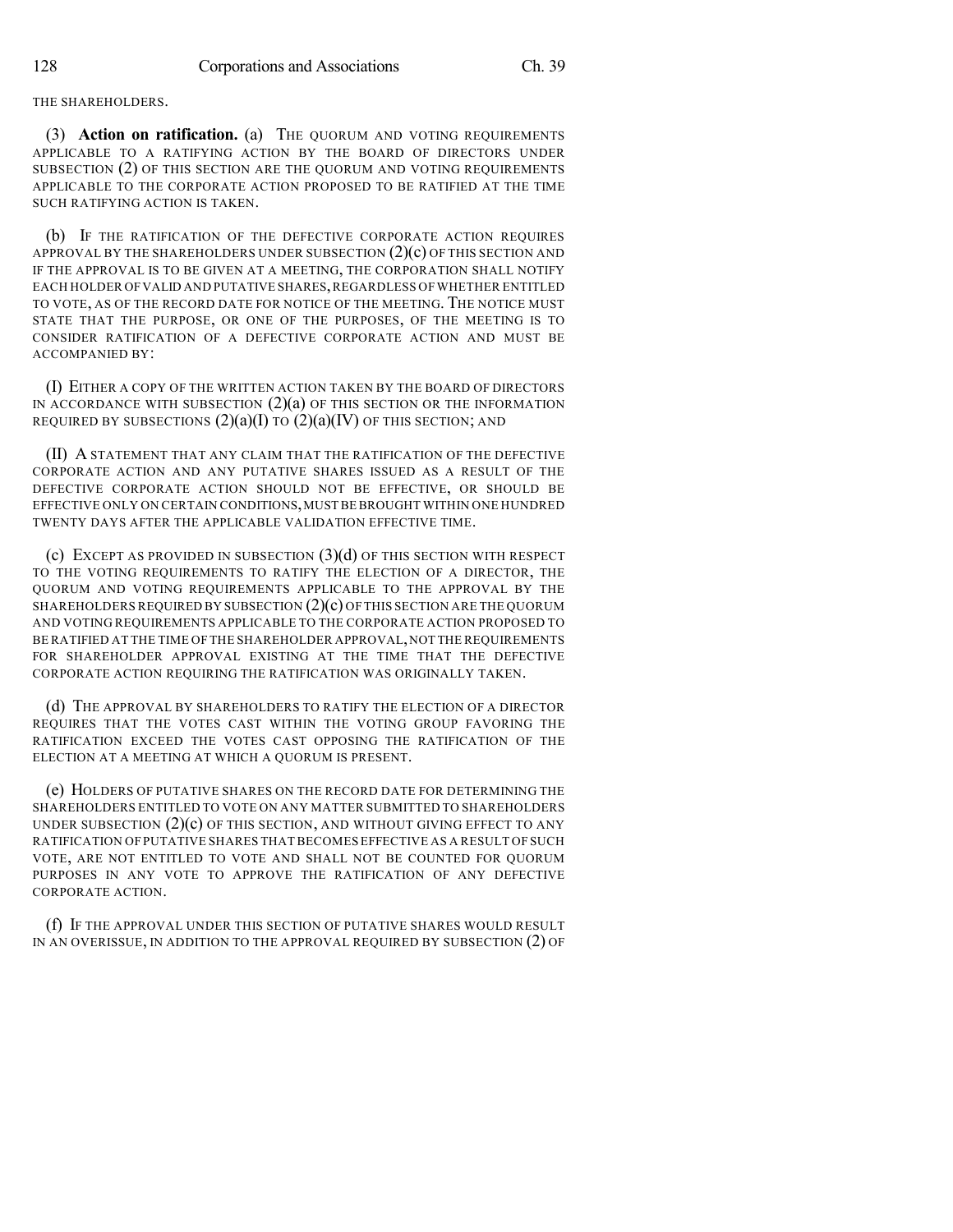THIS SECTION, APPROVAL OF AN AMENDMENT TO THE ARTICLES OF INCORPORATION UNDER ARTICLE 110 OF THIS TITLE 7 TO INCREASE THE NUMBER OF SHARES OF AN AUTHORIZED CLASS OR SERIES OR TO AUTHORIZE THE CREATION OF A CLASS OR SERIES OF SHARES AS NECESSARY TO PRECLUDE AN OVERISSUE IS ALSO REQUIRED.

(4) **Notice requirements.** (a) UNLESS SHAREHOLDER APPROVAL IS REQUIRED UNDER SUBSECTION  $(2)(c)$  OF THIS SECTION, PROMPT NOTICE OF AN ACTION TAKEN UNDER SUBSECTION (2)OF THIS SECTION SHALL BE GIVEN TO EACH HOLDER OF VALID AND PUTATIVE SHARES, REGARDLESS OF WHETHER ENTITLED TO VOTE, AS OF:

(I) THE DATE OF THE ACTION BY THE BOARD OF DIRECTORS; AND

(II) THE DATE OF THE DEFECTIVE CORPORATE ACTION RATIFIED; EXCEPT THAT NOTICE IS NOT REQUIRED TO BE GIVEN TO HOLDERS OF VALID AND PUTATIVE SHARES WHOSE IDENTITIES OR ADDRESSES FOR NOTICE CANNOT BE DETERMINED FROM THE RECORDS OF THE CORPORATION.

(b) THE NOTICE MUST CONTAIN:

(I) EITHER A COPY OF THE WRITTEN ACTION TAKEN BY THE BOARD OF DIRECTORS IN ACCORDANCE WITH SUBSECTION  $(2)(a)$  OR  $(2)(b)$  OF THIS SECTION OR THE INFORMATION REQUIRED BY SUBSECTIONS  $(2)(a)(I)$  TO  $(2)(a)(IV)$  OR  $(2)(b)(I)$  TO (2)(b)(III) OF THIS SECTION, AS APPLICABLE; AND

(II) A STATEMENT THAT ANY CLAIM THAT THE RATIFICATION OF THE DEFECTIVE CORPORATE ACTION AND ANY PUTATIVE SHARES ISSUED AS A RESULT OF THE DEFECTIVE CORPORATE ACTION SHOULD NOT BE EFFECTIVE, OR SHOULD BE EFFECTIVE ONLY ON CERTAIN CONDITIONS,MUST BE BROUGHT WITHIN ONE HUNDRED TWENTY DAYS AFTER THE APPLICABLE VALIDATION EFFECTIVE TIME.

(c) NOTICE UNDER THIS SECTION IS NOT REQUIRED WITH RESPECT TO ANY ACTION REQUIRED TO BE SUBMITTED TO SHAREHOLDERS FOR APPROVAL UNDER SUBSECTION  $(2)(c)$  OF THIS SECTION IF NOTICE IS GIVEN IN ACCORDANCE WITH SUBSECTION  $(4)(b)$ OF THIS SECTION.

(d) A NOTICE REQUIRED BY THIS SECTION MAY BE GIVEN IN ANY MANNER PERMITTED BY SECTION 7-101-402 AND, FOR ANY CORPORATION SUBJECT TO THE REPORTING REQUIREMENTS OF SECTION 13 OR 15 (d) OF THE FEDERAL "SECURITIES EXCHANGE ACT OF 1934", AS AMENDED, 15 U.S.C. SEC. 78m AND 15 U.S.C. SEC. 78m (d), MAY BE GIVEN BY MEANS OF A FILING OR FURNISHING OF THE NOTICE WITH THE UNITED STATES SECURITIES AND EXCHANGE COMMISSION.

(e) THE FAILURE TO GIVE THE NOTICE DOES NOT INVALIDATE THE RATIFICATION OF THE DEFECTIVE CORPORATE ACTION.

(5) **Effect of ratification.** FROM AND AFTER THE VALIDATION EFFECTIVE TIME, AND WITHOUT REGARD TO THE ONE-HUNDRED-TWENTY-DAY PERIOD DURING WHICH A CLAIM MAY BE BROUGHT UNDER SUBSECTION (7) OF THIS SECTION:

(a) EACH DEFECTIVE CORPORATE ACTION RATIFIED IN ACCORDANCE WITH SUBSECTION (2) OF THIS SECTION IS NOT VOID OR VOIDABLE AS A RESULT OF THE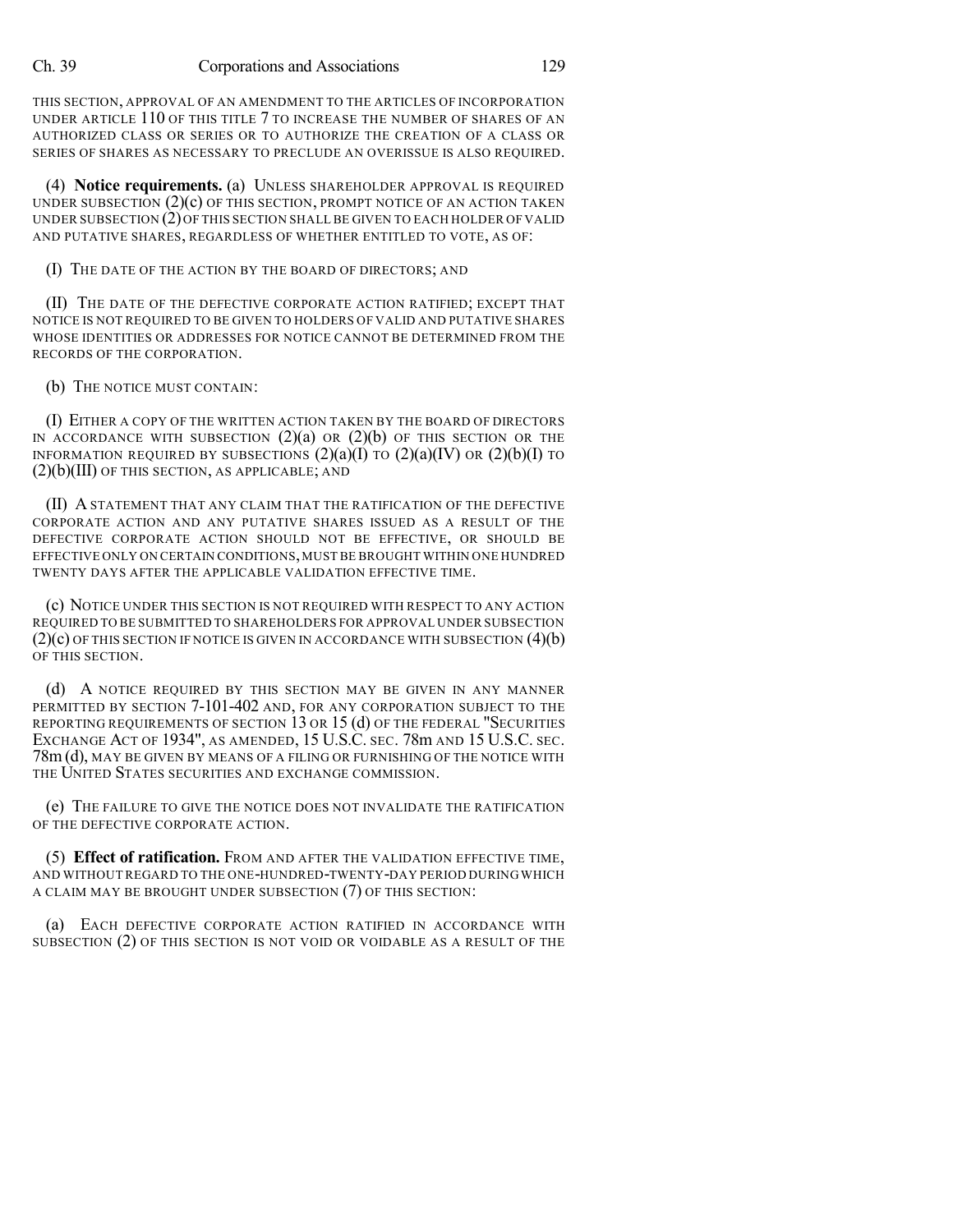FAILURE OF AUTHORIZATION IDENTIFIED IN THE ACTION TAKEN UNDER SUBSECTION  $(2)(a)$  OR  $(2)(b)$  OF THIS SECTION AND SHALL BE DEEMED A VALID CORPORATE ACTION EFFECTIVE AS OF THE DATE OF THE DEFECTIVE CORPORATE ACTION;

(b) THE ISSUANCE OF EACH PUTATIVE SHARE OR FRACTION OF A PUTATIVE SHARE PURPORTEDLY ISSUED PURSUANT TO A DEFECTIVE CORPORATE ACTION IDENTIFIED IN THE ACTION TAKEN UNDER SUBSECTION (2) OF THIS SECTION IS NOT VOID OR VOIDABLE, AND EACH SUCH PUTATIVE SHARE OR FRACTION OF A PUTATIVE SHARE SHALL BE DEEMED TO BE AN IDENTICAL SHARE OR FRACTION OF A VALID SHARE AS OF THE TIME IT WAS PURPORTEDLY ISSUED; AND

(c) ANY CORPORATE ACTION TAKEN AFTER THE DEFECTIVE CORPORATE ACTION RATIFIED IN ACCORDANCE WITH THIS SECTION IN RELIANCE ON THE DEFECTIVE CORPORATE ACTION HAVING BEEN VALIDLY EFFECTED AND ANY SUBSEQUENT DEFECTIVE CORPORATE ACTION RESULTING DIRECTLY OR INDIRECTLY FROM THE ORIGINAL DEFECTIVE CORPORATE ACTION IS VALID AS OF THE TIME TAKEN.

(6) **Filings.** (a) IF THE DEFECTIVE CORPORATE ACTION RATIFIED UNDER THIS SECTION WOULD HAVE REQUIRED UNDER ANY OTHER SECTION OF ARTICLES 101 TO 117 OF THIS TITLE 7 A FILING IN ACCORDANCE WITH ARTICLES 101 TO 117 OF THIS TITLE 7, THEN, REGARDLESS OF WHETHER A FILING WAS PREVIOUSLY MADE WITH RESPECT TO THE DEFECTIVE CORPORATE ACTION AND IN LIEU OF A FILING OTHERWISE REQUIRED BY ARTICLES 101 TO 117 OF THIS TITLE 7, THE CORPORATION SHALL FILE ARTICLES OF AMENDMENT IN ACCORDANCE WITH THIS SECTION, AND THE ARTICLES OF AMENDMENT AMEND OR SUBSTITUTE FOR ANY OTHER FILING WITH RESPECT TO THE DEFECTIVE CORPORATE ACTION REQUIRED BY ARTICLES 101 TO 117 OF THIS TITLE 7.

(b) THE ARTICLES OF AMENDMENT MUST SET FORTH IN AN ATTACHMENT TO THE ARTICLES:

(I) THE DEFECTIVE CORPORATE ACTION THAT IS THE SUBJECT OF THE ARTICLES OF AMENDMENT INCLUDING, IN THE CASE OF ANY DEFECTIVE CORPORATE ACTION INVOLVING THE ISSUANCE OF PUTATIVE SHARES, THE NUMBER AND TYPE OF PUTATIVE SHARES ISSUED AND THE DATE OR DATES UPON WHICH THE PUTATIVE SHARES WERE PURPORTED TO HAVE BEEN ISSUED;

(II) THE DATE OF THE DEFECTIVE CORPORATE ACTION;

(III) THE NATURE OF THE FAILURE OF AUTHORIZATION WITH RESPECT TO THE DEFECTIVE CORPORATE ACTION;

(IV) A STATEMENT THAT THE DEFECTIVE CORPORATE ACTION WAS RATIFIED IN ACCORDANCE WITH SUBSECTION (2) OF THIS SECTION, INCLUDING THE DATE ON WHICH THE BOARD OF DIRECTORSRATIFIED THE DEFECTIVE CORPORATE ACTION AND THE DATE, IF ANY, ON WHICH THE SHAREHOLDERS APPROVED THE RATIFICATION OF THE DEFECTIVE CORPORATE ACTION; AND

(V) THE INFORMATION REQUIRED BY SUBSECTION  $(6)(c)$  of this section.

(c) THE ARTICLES OF AMENDMENT MUST ALSO CONTAIN THE FOLLOWING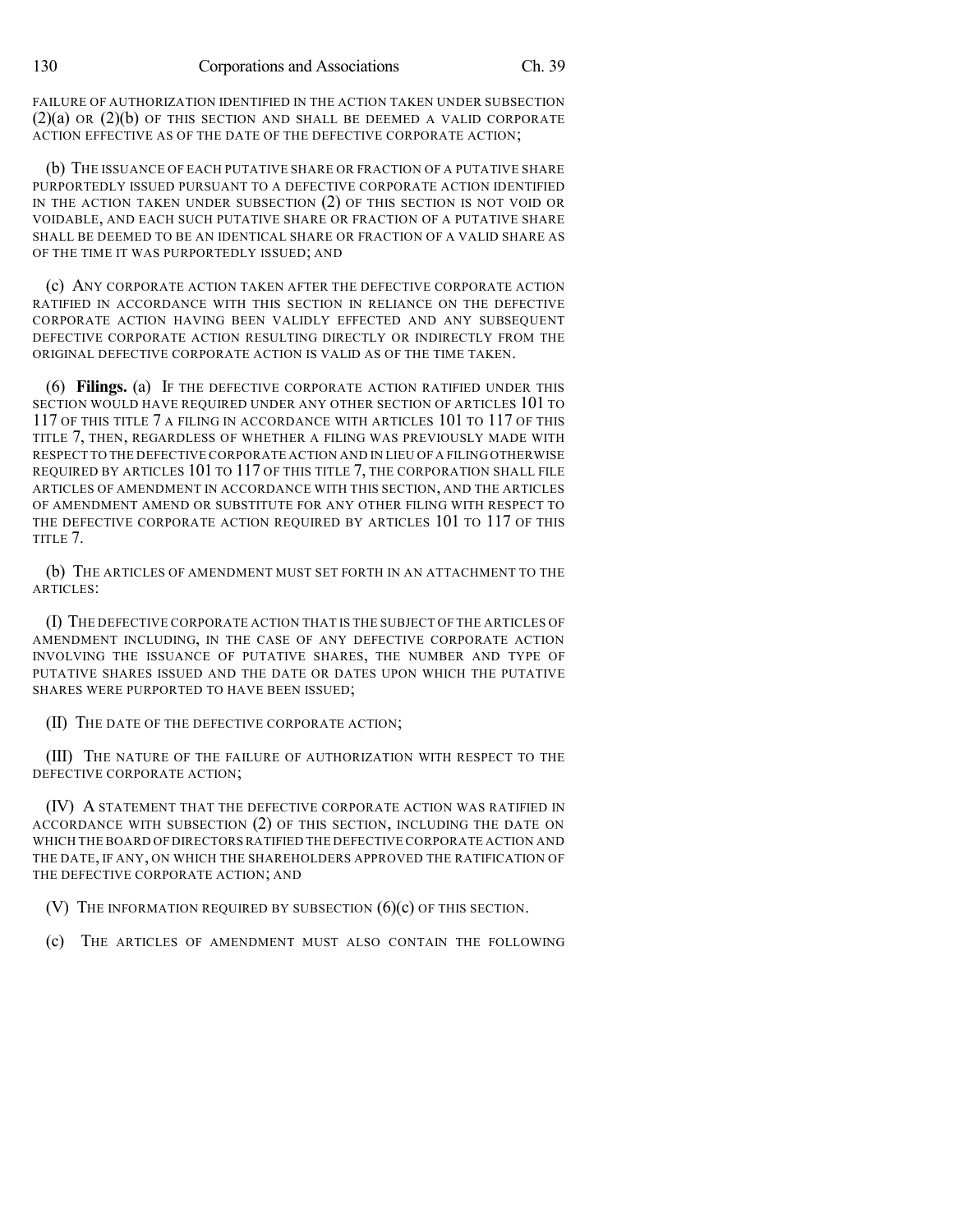INFORMATION IN AN ATTACHMENT TO THE ARTICLES:

(I) IF A FILING WAS PREVIOUSLY MADE WITH RESPECT TO THE DEFECTIVE CORPORATE ACTION AND NO CHANGES TO THE FILING ARE REQUIRED TO GIVE EFFECT TO THE RATIFICATION OF THE DEFECTIVE CORPORATE ACTION IN ACCORDANCE WITH SUBSECTION (2) OF THIS SECTION, THE ARTICLES OF AMENDMENT MUST SET FORTH:

(A) THE NAME, TITLE, AND FILING DATE OF THE FILING PREVIOUSLY MADE AND ANY ARTICLES OF CORRECTION TO THAT FILING; AND

(B) A STATEMENT THAT A COPY OF THE FILING PREVIOUSLY MADE, TOGETHER WITH ANY ARTICLES OF CORRECTION TO THAT FILING, IS ATTACHED AS AN EXHIBIT TO THE ARTICLES OF AMENDMENT;

(II) IF A FILING WAS PREVIOUSLY MADE WITH RESPECT TO THE DEFECTIVE CORPORATE ACTION AND THE FILING REQUIRES ANY CHANGE TO GIVE EFFECT TO THE RATIFICATION OF THE DEFECTIVE CORPORATE ACTION IN ACCORDANCE WITH THIS SUBSECTION  $(6)(c)$ , THE ARTICLES OF AMENDMENT MUST SET FORTH:

(A) THE NAME, TITLE, DOCUMENT NUMBER, AND FILING DATE OF THE FILING PREVIOUSLY MADE AND ANY ARTICLES OF CORRECTION TO THAT FILING;

(B) A STATEMENT THAT A FILING CONTAINING ALL OF THE INFORMATION REQUIRED TO BE INCLUDED UNDER THE APPLICABLE SECTION OR SECTIONS OF ARTICLES 101TO 117OF THIS TITLE 7TO GIVE EFFECT TO THE DEFECTIVE CORPORATE ACTION IS ATTACHED AS AN EXHIBIT TO THE ARTICLES OF AMENDMENT; AND

(C) THE DATE AND TIME THAT THE FILING IS DEEMED TO HAVE BECOME EFFECTIVE; OR

(III) IF A FILING WAS NOT PREVIOUSLY MADE WITH RESPECT TO THE DEFECTIVE CORPORATE ACTION AND THE DEFECTIVE CORPORATE ACTION RATIFIED UNDER SUBSECTION (2) OF THIS SECTION WOULD HAVE REQUIRED A FILING UNDER ANY OTHER SECTION OF ARTICLES 101 TO 117 OF THIS TITLE 7, THE ARTICLES OF AMENDMENT MUST SET FORTH:

(A) A STATEMENT THAT A FILING CONTAINING ALL OF THE INFORMATION REQUIRED TO BE INCLUDED UNDER THE APPLICABLE SECTION OR SECTIONS OF ARTICLES 101TO 117OF THIS TITLE 7TO GIVE EFFECT TO THE DEFECTIVE CORPORATE ACTION IS ATTACHED AS AN EXHIBIT TO THE ARTICLES OF AMENDMENT; AND

(B) THE DATE AND TIME THAT THE FILING IS DEEMED TO HAVE BECOME EFFECTIVE.

(7) **Judicial proceedings regarding validity of corporate actions.** (a) UPON APPLICATION BY THE CORPORATION,ANY SUCCESSOR ENTITY TO THE CORPORATION, A DIRECTOR OF THE CORPORATION, ANY BENEFICIAL OWNER OF THE CORPORATION, INCLUDING ANY SUCH BENEFICIAL OWNER AS OF THE DATE OF THE DEFECTIVE CORPORATE ACTION RATIFIED UNDER SUBSECTION (2) OF THIS SECTION, OR ANY OTHER PERSON CLAIMING TO BE SUBSTANTIALLY AND ADVERSELY AFFECTED BY A RATIFICATION UNDER SUBSECTION (2) OF THIS SECTION,THE COURT AUTHORIZED TO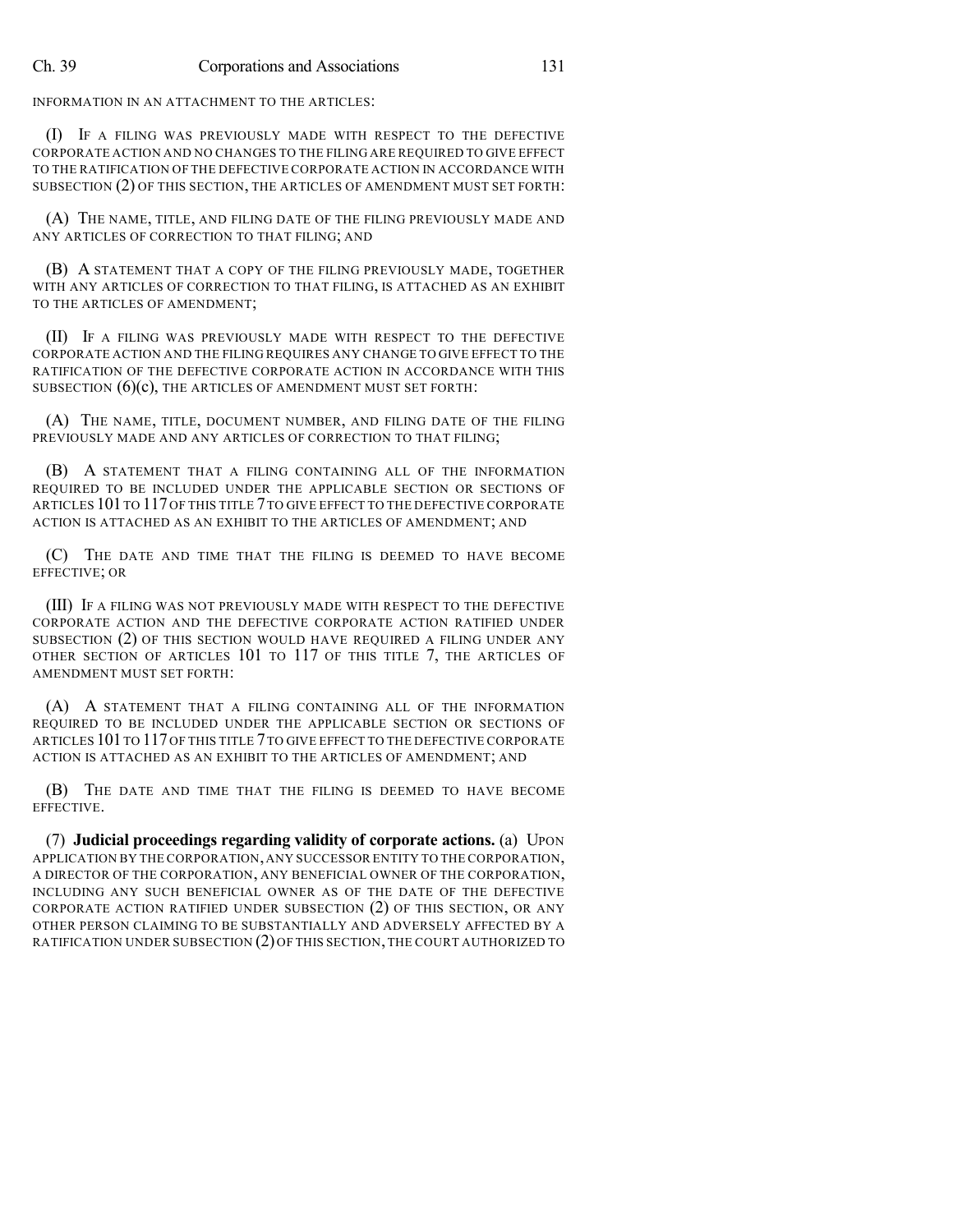ACT UNDER SECTION 7-107-103 MAY:

(I) DETERMINE THE VALIDITY AND EFFECTIVENESS OF ANY CORPORATE ACTION OR DEFECTIVE CORPORATE ACTION;

(II) DETERMINE THE VALIDITY AND EFFECTIVENESS OF ANY RATIFICATION UNDER SUBSECTION (2) OF THIS SECTION;

(III) DETERMINE THE VALIDITY OF ANY PUTATIVE SHARES; AND

(IV) MODIFY OR WAIVE ANY OF THE PROCEDURES SPECIFIED IN SUBSECTION (2) OR (3) OF THIS SECTION TO RATIFY A DEFECTIVE CORPORATE ACTION.

(b) IN CONNECTION WITH AN ACTION UNDER THIS SECTION,THE COURT MAY MAKE SUCH FINDINGS OR ORDERS, AND TAKE INTO ACCOUNT ANY FACTORS OR CONSIDERATIONS, REGARDING SUCH MATTERS AS IT DEEMS PROPER UNDER THE CIRCUMSTANCES.

(c) SERVICE OF PROCESS OF THE APPLICATION UNDER SUBSECTION (7)(a) OF THIS SECTION ON THE CORPORATION MAY BE MADE IN ANY MANNER PROVIDED BY STATUTE OF THIS STATE OR BY RULE OF THE APPLICABLE COURT FOR SERVICE ON THE CORPORATION, AND NO OTHER PARTY NEED BE JOINED IN ORDER FOR THE COURT TO ADJUDICATE THE MATTER. IN AN ACTION FILED BY THE CORPORATION, THE COURT MAY REQUIRE NOTICE OF THE ACTION BE PROVIDED TO OTHER PERSONS SPECIFIED BY THE COURT AND PERMIT SUCH OTHER PERSONS TO INTERVENE IN THE ACTION.

(d) NOTWITHSTANDING ANY OTHER PROVISION OF THIS SECTION OR OTHERWISE UNDER APPLICABLE LAW, ANY ACTION ASSERTING THAT THE RATIFICATION OF A DEFECTIVE CORPORATE ACTION AND ANY PUTATIVE SHARES ISSUED AS A RESULT OF THE DEFECTIVE CORPORATE ACTION SHOULD NOT BE EFFECTIVE, OR SHOULD BE EFFECTIVE ONLY ON CERTAIN CONDITIONS,MUST BE BROUGHT WITHIN ONE HUNDRED TWENTY DAYS AFTER THE VALIDATION EFFECTIVE TIME.

(8) **Definitions.** AS USED IN THIS SECTION:

(a) "CORPORATE ACTION" MEANS ANY ACTION TAKEN BY OR ON BEHALF OF THE CORPORATION,INCLUDING ANY ACTION TAKEN BY THE INCORPORATOR, THE BOARD OF DIRECTORS, A COMMITTEE OF THE BOARD OF DIRECTORS, AN OFFICER OR AGENT OF THE CORPORATION, OR THE SHAREHOLDERS.

(b) "DATE OF THE DEFECTIVE CORPORATE ACTION" MEANS THE DATE, OR THE APPROXIMATE DATE IF THE EXACT DATE IS UNKNOWN, ON WHICH THE DEFECTIVE CORPORATE ACTION WAS PURPORTED TO HAVE BEEN TAKEN.

(c) "DEFECTIVE CORPORATE ACTION" MEANS:

(I) ANY CORPORATE ACTION PURPORTEDLY TAKEN THAT IS, AND AT THE TIME THE CORPORATE ACTION WAS PURPORTEDLY TAKEN WOULD HAVE BEEN, WITHIN THE POWER OF THE CORPORATION,WITHOUT REGARD TO THE FAILURE OFAUTHORIZATION IDENTIFIED IN SUBSECTION  $(2)(a)$  OF THIS SECTION, BUT IS VOID OR VOIDABLE DUE TO A FAILURE OF AUTHORIZATION; AND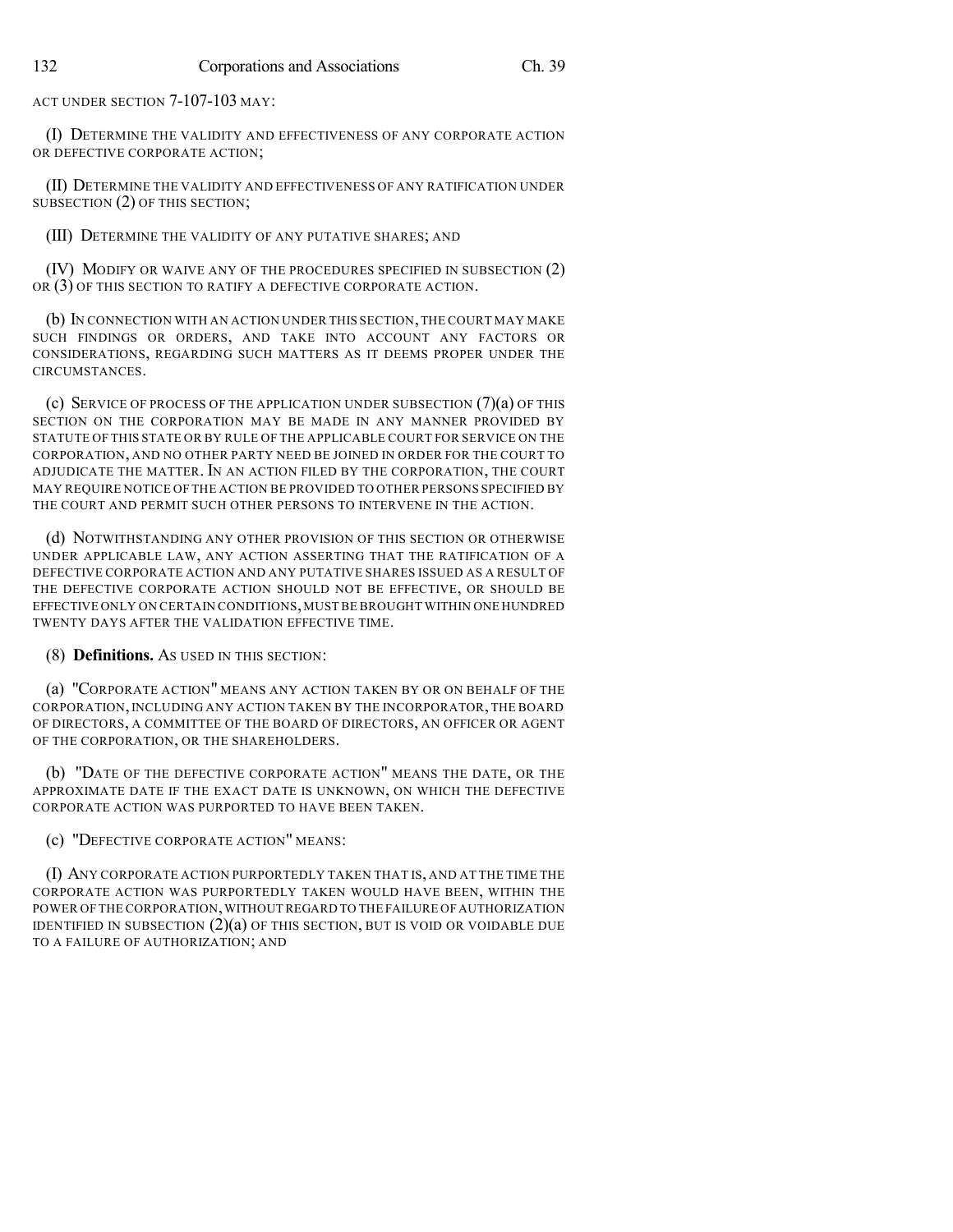(II) AN OVERISSUE.

(d) "FAILURE OF AUTHORIZATION"MEANS THE FAILURE TO AUTHORIZE, APPROVE, OR OTHERWISE EFFECT A CORPORATE ACTION IN COMPLIANCE WITH ANY OF THE FOLLOWING, IF AND TO THE EXTENT THE FAILURE WOULD RENDER THE CORPORATE ACTION VOID OR VOIDABLE:

(I) ARTICLES 101 TO 117 OF THIS TITLE 7;

(II) THE ARTICLES OF INCORPORATION OR BYLAWS;

(III) A CORPORATE RESOLUTION OR ANY PLAN OR AGREEMENT TO WHICH THE CORPORATION IS A PARTY; OR

(IV) THE DISCLOSURE SET FORTH IN ANY PROXY OR CONSENT SOLICITATION STATEMENT.

(e) "OVERISSUE" MEANS THE PURPORTED ISSUANCE OF:

(I) SHARES OF A CLASS OR SERIES IN EXCESS OF THE NUMBER OF SHARES OF A CLASS OR SERIES THE CORPORATION HAS THE POWER TO ISSUE UNDER SECTION 7-106-101 AT THE TIME OF THE ISSUANCE; OR

(II) SHARES OF ANY CLASS OR SERIES THAT ARE NOT THEN AUTHORIZED FOR ISSUANCE BY THE ARTICLES OF INCORPORATION.

(f) "PUTATIVE SHARES"MEANS THE SHARES OF ANY CLASS OR SERIES, INCLUDING SHARES ISSUED UPON THE EXERCISE OF RIGHTS, OPTIONS, WARRANTS, OR OTHER SECURITIES CONVERTIBLE INTO SHARES OF THE CORPORATION, OR INTERESTS WITH RESPECT TO THE SHARES, THAT WERE CREATED OR ISSUED AS A RESULT OF A DEFECTIVE CORPORATE ACTION, THAT:

(I) BUT FOR ANY FAILURE OF AUTHORIZATION, WOULD CONSTITUTE VALID SHARES; OR

(II) CANNOT BE DETERMINED BY THE BOARD OF DIRECTORS TO BE VALID SHARES.

(g) (I) "VALIDATION EFFECTIVE TIME", WITH RESPECT TO ANY DEFECTIVE CORPORATE ACTION RATIFIED UNDER THIS SECTION, MEANS THE LATER OF:

(A) THE TIME AT WHICH THE RATIFICATION OF THE DEFECTIVE CORPORATE ACTION IS APPROVED BY THE SHAREHOLDERS OR, IF APPROVAL OF SHAREHOLDERS IS NOT REQUIRED, THE TIME AT WHICH THE NOTICE REQUIRED BY SUBSECTION (4) OF THIS SECTION TAKES EFFECT IN ACCORDANCE WITH SECTION 7-101-402; AND

(B) THE TIME AT WHICH ANY ARTICLES OF AMENDMENT FILED IN ACCORDANCE WITH SUBSECTION  $(6)$  OF THIS SECTION BECOME EFFECTIVE.

(II) THE VALIDATION EFFECTIVE TIME IS NOT AFFECTED BY THE FILING OR PENDENCY OF A JUDICIAL PROCEEDING UNDER SUBSECTION (7) OF THIS SECTION OR OTHERWISE, UNLESS OTHERWISE ORDERED BY THE COURT.